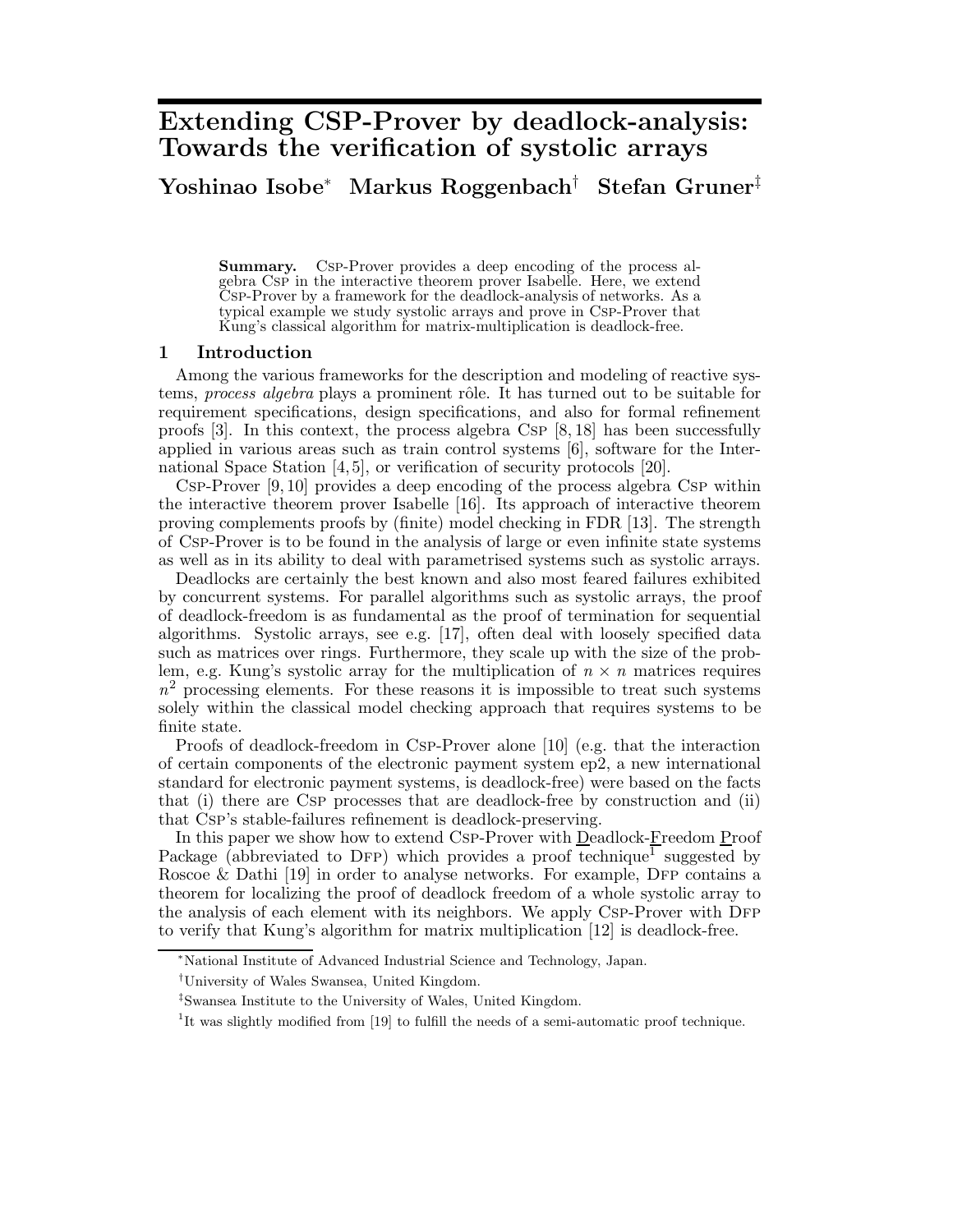# **2 CSP and CSP-Prover**

Syntax and semantics of the process algebra Csp [8,18] are defined relative to a given set of communications. Its *basic processes* are built from *primitive processes* such as SKIP (successful termination) or STOP (deadlock). CsP includes communication primitives for sending and receiving values over a (perfect, non-lossy) communication channel, distinguishes between internal and external choice between two processes, and offers a variety of parallel operators, sequential composition of processes, as well as various other features such as renaming and hiding. *Recursive processes* are either defined by process equations or by so-called  $\mu$ -recursion.

Csp is a language with many semantics, different in their style as well as in their ability to distinguish between various forms of reactive behaviour. There are operational, denotational and algebraic approaches, ranging from the simple finite traces model  $\mathcal T$  to such complex semantics as the infinite traces model with failures/divergences  $\mathcal{U}$ . For theorem proving the denotational semantics are especially interesting. Here, we concentrate on the stable-failures model  $\mathcal{F}$ , which is the Csp semantics best suited for deadlock-analysis.

Given a set of communications *A*, the domain of the *stable failures model* F is a set of pairs  $(T, F)$  satisfying certain healthiness conditions (p. 208 in [18]), where  $T \subseteq A^{*\checkmark}$  and  $F \subseteq A^{*\checkmark} \times \mathbb{P}(A^{\checkmark})^2$ . In such a pair  $(T, F)$ , *T* is the set of traces a process can execute, while the elements  $(s, X) \in F$  describe sets of communications *X* which a process can fail to engage in after executing the trace *s*. For example, the semantic clauses of F for the Csp action prefix  $a \rightarrow P$  is given as follows:

which means  $a \to P$  can perform only a and thereafter behaves like P.

The domain  $\mathcal F$  can be turned into both a complete partial order and a complete metric space. This allows to analyse Csp's recursive process equations by the fixpoint theorems of Tarski and Banach, respectively. Both these fixpoint theorems give rise to powerful fixpoint induction techniques.

Csp-Prover [9,10] provides a faithful implementation of the *stable failures model*  $\mathcal F$  of [18] based on the higher order logic HOL [15] with complex numbers of the interactive theorem prover Isabelle [16]. To extend an existing logic such as HOL-Complex, Isabelle offers mechanisms to define new types, functions, predicates etc. It is possible to establish new theorems which are entered as *goals*. A goal can be manipulated by proof commands referring to a set of predefined inference *rules* producing new goals. Such rules can be combined to form *proof tactics*. A proof is completed if by application of rules and tactics the only open goal is the truth value True. Successfully proven theorems can be stored and used later as new rules. Theorems, together with definitions and proof commands needed for their proofs, can be stored in *theory files*. Isabelle organises such files in a database, to which other theory files may refer.

Fig. 1 shows the generic architecture of Csp-Prover instantiated with the stable failures model  $\mathcal{F}$ . On top of the logic HOL-Complex there is a large, modelindependent, *reusable part*. This contains Banach's fixpoint theorem and the metric fixpoint induction rule based on complete metric spaces as well as Tarski's

 $2A^{\checkmark} := A \cup {\checkmark}$ ,  $A^{*\checkmark} := A^* \cup {\checkmark}$  o  $\checkmark$  o  $\checkmark$  o  $\checkmark$  a  $A^*$ }.  $\checkmark$  ∉ A is a special event denoting successful termination.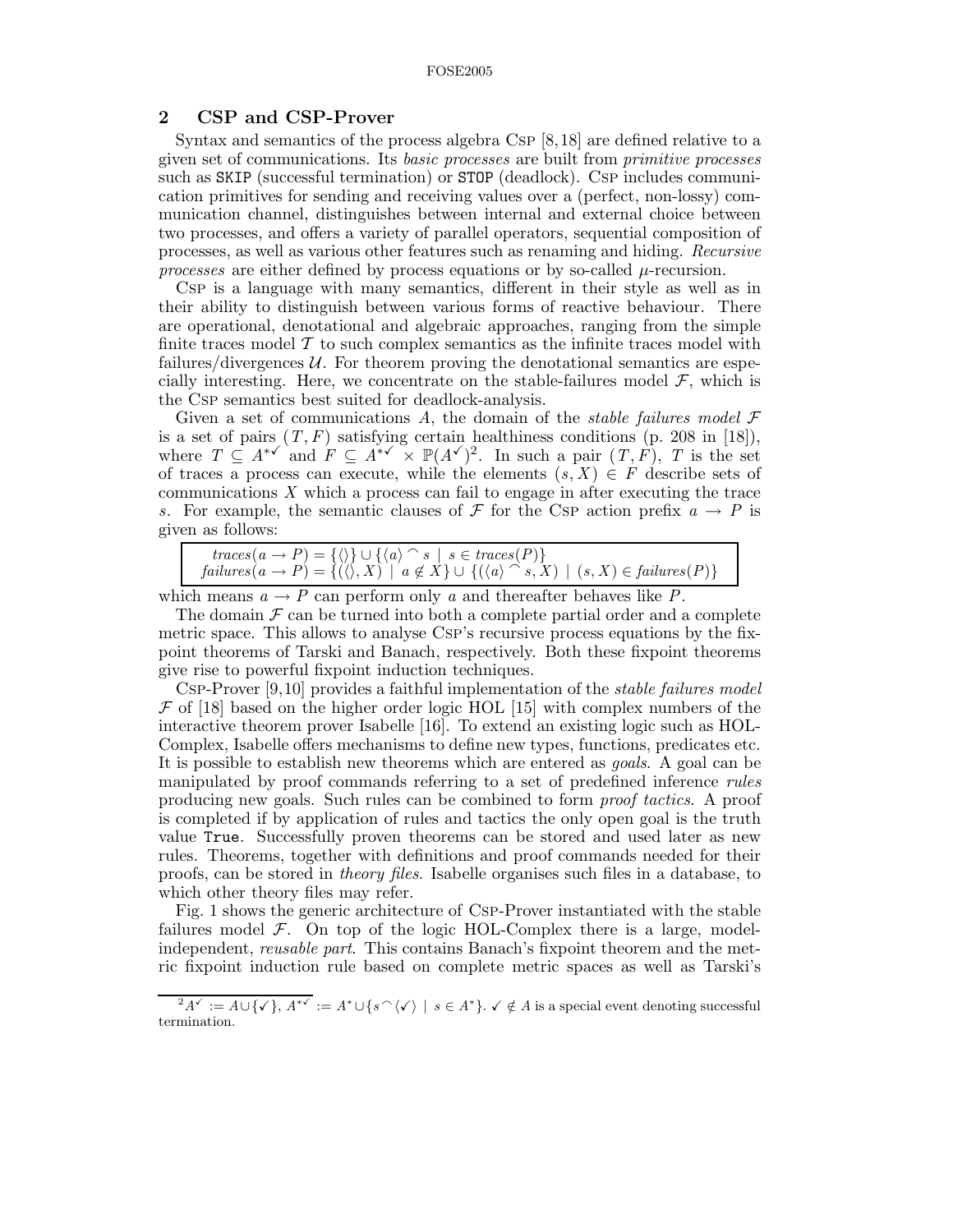Extending CSP-Prover by deadlock-analysis: Towards the verification of systolic arrays



**Fig.1 The theory map of CSP-Prover instantiated with the stable-failures model** F**.**

fixpoint theorem and the standard fixpoint induction rule based on complete partial orders. Furthermore, infinite product constructions are provided as lifting theorems which are required for infinite state systems. Another contribution of the model-independent part is the definition of the Csp syntax as a recursive type. This means that the syntax is *deeply encoded*. Therefore, Csp-Prover supports structural induction on processes. The model-dependent, *instantiated part* of CSP-Prover is shown here for the stable failures model  $\mathcal{F}$ . It defines the domain  $\mathcal{F}$ together with proofs in Isabelle which establish that  $\mathcal F$  indeed is a complete metric space as well as a complete partial order. Furthermore, it defines the semantic clauses of  $\mathcal F$ . Finally, model-dependent proof infrastructure is provided, such as step laws as well as distributive laws holding in  $\mathcal F$ , or the tactic csp hnf tac that translates Csp expressions into Head Normal Form. As these laws and tactics are proven in Isabelle they are guaranteed to be sound with respect to  $\mathcal{F}$ .

## **3 Proving deadlock-freedom of CSP networks**

A deadlock is a state which refuses to engage in any event. Thus, given a set of communications *A*, a process *P* is said to be *deadlock-free* iff:  $\forall s \in A^*$ .  $(s, A^{\checkmark}) \notin$ *failures*(*P*), i.e. after every possible trace *s* there will always be at least one event the process *P* cannot refuse to engage in.

A *network* is a special way of defining a process in Csp [19]. Formally, a network *V* is a finite set of pairs  $\{(P_i, X_i) \mid i \in I\}$ , where *I* is a nonempty, finite index set,  $P_i$  is a Csp process, and  $X_i \subseteq A$  is the set of communications which  $P_i$  can engage in, for all  $i \in I$ . The process defined by such a network *V* is

$$
PAR(V) := ||_{i \in I} (P_i, X_i)
$$

where  $\|_{i \in I} (P_i, X_i)$  is the replicated alphabetized parallel operator of Csp. Each process  $\overline{P}_i$  can perform  $a \in X_i$ .  $P_i$  and  $P_j$  can communicate with  $a \in X_i \cap X_j$ . As the semantics of  $\|_{i \in I}$  is independent of the order of its arguments, it is sufficient to define networks as sets.

A network is called *triple disjoint* iff  $X_i \cap X_j \cap X_k = \emptyset$  whenever *i*, *j* and *k* are distinct, i.e. all communications in the network are point to point. We call a network *busy* iff all of its component processes *P<sup>i</sup>* are deadlock free. The *state of a network* is a pair  $\sigma = (s, (Y_i)_{i \in I})$  such that  $(s \restriction X_i, Y_i) \in failures(P_i) \setminus X_i$ <sup>3</sup> for all  $i \in I$ , i.e. the process  $P_i$  refuses  $Y_i$  after engaging in the trace *s* reduced to its

 ${}^{3}F\backslash X := \{(s, Y) \in F \mid Y \subseteq X\}$ . Note that  $P_i$  cannot engage in  $a \notin X_i$  in  $\|_{i \in I} (P_i, X_i)$ .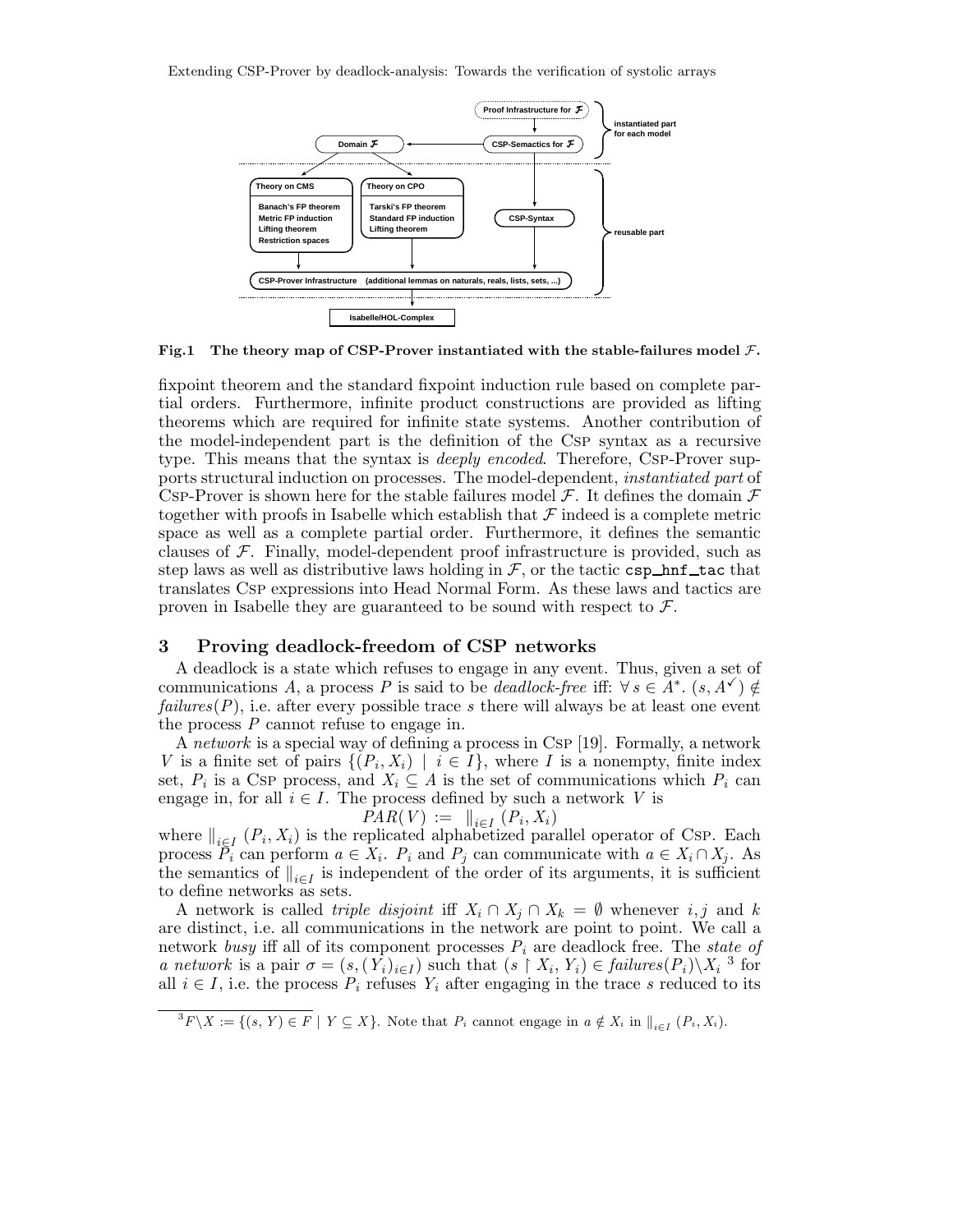individual set of communications  $X_i$ . Let  $\Lambda \subseteq A$  be a set of communications. An *ungranted request in a state*  $\sigma$  *with respect to*  $\Lambda$ , written  $V \triangleright i \stackrel{\sigma}{\longrightarrow} j$ , is a pair of indices  $(i, j)$  with  $i \neq j$  such that process  $P_i$  wants to communicate with process *P<sub>j</sub>* (i.e.  $(X_i - Y_i) \cap X_j \neq \emptyset$ ) but all communications common to  $P_i$  and  $P_j$  can be refused (i.e.  $X_i \cap X_j \subseteq Y_i \cup Y_j$ ), and  $(X_i - Y_i) \cup (X_j - Y_j) \subseteq \Lambda$ . For triple-disjoint networks, the set  $\Lambda$  is often chosen to be the *vocabulary*, given by  $\bigcup \{X_i \cap X_j \mid i \neq j\}$ 

*j*}, of the network. Using these notions, Roscoe and Dathi [19] prove:<br>**Theorem 3.1** Let  $V = \{(P_i, X_i) | i \in I\}$  be a triple disjoin: Let  $V = \{(P_i, X_i) \mid i \in I\}$  be a triple disjoint, busy net*work with vocabulary*  $\Lambda$ *. Let*  $(D, \leq)$  *be a partial order. Let*  $f_i$  :  $\overline{failures(P_i) \setminus X_i} \rightarrow$ *D*,  $i \in I$  be functions<sup>4</sup> with the following property: for all states  $\sigma = (s,(Y_i, Y_j))$ *of all two-element networks*  $V' = \{(P_i, X_i), (P_j, X_j)\}$   $(i \neq j)$  *that can be formed by selecting two elements of V holds: if*  $V' \triangleright i \stackrel{\sigma, \Lambda}{\longrightarrow} j$ , then  $f_i(s \upharpoonright X_i, Y_i) > f_j(s \upharpoonright$  $X_i, Y_j$ ). *Then PAR(V) is deadlock free.* 

This theorem localizes the proof of deadlock freedom for the whole network consisting of  $|I|$  processes to the analysis of the  $(|I| * (|I| - 1))/2$  networks which consist of two different processes only. Roscoe and Dathi [19] successfully apply this kind of reasoning to a wide class of networks, including systolic arrays, a resource allocation protocol, and the dining philosophers.

## **4 Systolic arrays**

Systolic arrays are parallel algorithms that *"typically consist of a large number of similar processing elements which are interconnected to exchange data"* where it is characteristic that (1) interconnections are local only, (2) data moves at a constant velocity, and (3) each of the elements performs just a certain part of the computation required to solve the problem [17]. Well performing systolic arrays have been formulated in areas so different as linear algebra (e.g. matrix multiplication, solving systems of linear equations, computing the inverse of a matrix), sorting, dynamic programming, and computational geometry. Applications include numerics, signal processing, and computer graphics, where systolic arrays are often realised in VLSI or as Field Programmable Gate Arrays, see e.g. [11,22].

Usually, systolic arrays are formulated with the help of recurrences. Consider for example the multiplication of two square matrices *A* and *B* over a ring *R* of dimension  $n \in \mathbb{N}$  defined as usual by

 $(C)_{i,j} = (AB)_{i,j} := \sum_{k \in I_n} A_{i,k} B_{k,j}, \quad \forall i, j \in I_n, I_n := \{0, \ldots, n-1\}.$ With recurrences defined as

| Input equations $a_{i,0,k} := A_{i,k}$      |                                                       | $\forall i, k \in I_n$                                      |
|---------------------------------------------|-------------------------------------------------------|-------------------------------------------------------------|
|                                             | $b_{0,j,k} := B_{k,j}$                                | $\forall j, k \in I_n$                                      |
| Moving $A, B \mid a_{i,j+1,k} := a_{i,j,k}$ | $\forall i, k \in I_n,$                               | $\forall j \in I_n \backslash \{n-1\}$                      |
|                                             | $\forall j, k \in I_n,$<br>$b_{i+1,j,k} := b_{i,j,k}$ | $\forall i \in I_n \backslash \{n-1\}$                      |
| <b>Initialising</b>                         | $c_{i,j,0} := a_{i,j,0} b_{i,j,0}$                    | $\forall i, j \in I_n$                                      |
| Computing                                   | $c_{i,j,k+1} := c_{i,j,k} + a_{i,j,k+1} b_{i,j,k+1}$  | $\forall i,j \in I_n, \forall k \in I_n \backslash \{n-1\}$ |

we obtain  $\forall i, j \in I_n$ .  $c_{i,j,n-1} = (C)_{i,j}$ . Allocating (1) the *n* computations described by the recurrences  $c_{i,j,k}$  for  $k = 0, ..., n-1$  to *one* processing element  $pe_{i,j}$ for  $i, j \in I_n$ , and (2) interpreting the moving equations as communications, we obtain the systolic algorithm introduced by Kung [12] for matrix multiplication on an orthogonal and quadratic array of processing elements. Fig. 2 shows the allocation of the computing recurrences to processing elements for  $n = 3$ . For

 $\overline{A}$ **F** is defined as:  $(s, X) \in \overline{F}$  : $\Leftrightarrow X = \max\{Y \mid (s, Y) \in F\}.$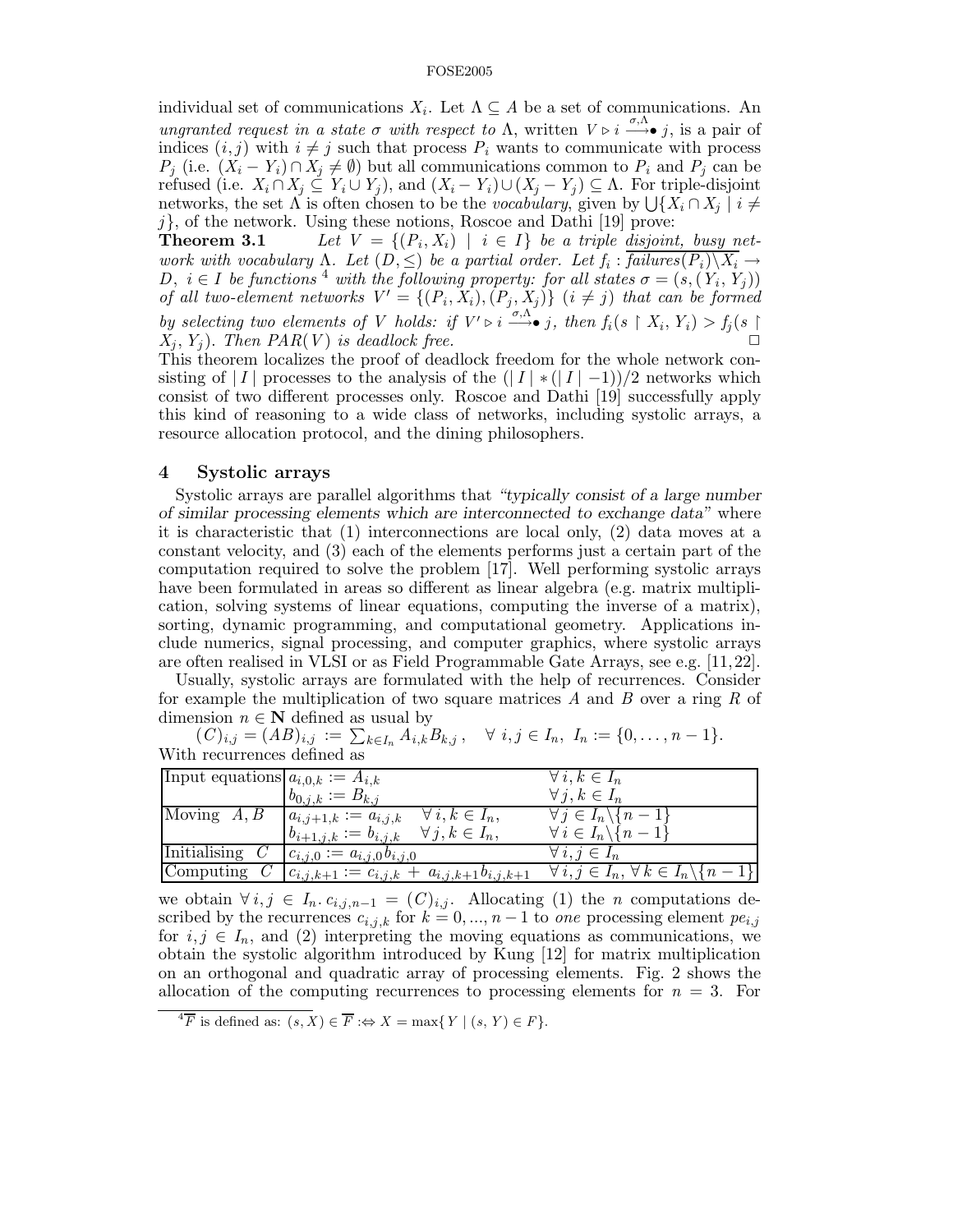

**Fig.2 Allocations of recurrences to processing elements**

each processing element  $pe_{ij}$  it collects the indices  $i, j, k$  for those computations  $c_{i,j,k}$  that this specific *pe* shall perform. The arrows indicate how the matrices *A* and *B* flow through the network. The matrix *A* moves over the connections *hori* from left to the right, the matrix *B* flows over the connections *vert* from top to bottom. Other systolic algorithms for matrix multiplication work, e.g., with an orthogonal rectangular or with a hexagonal interconnection network.

We formalize the behaviour of the single processing elements  $pe(i, j) r$  of Kung's matrix multiplication algorithm in Csp. Their behaviour is defined by recursive process equations for a function *f* :

$$
f(pe(i,j) r) = (vert(i,j)? a \rightarrow hori(i,j)? b \rightarrow (f(pe'(i,j) r a b))) \square
$$
  
\n
$$
(hori(i,j)? b \rightarrow vert(i,j)? a \rightarrow (f(pe'(i,j) r a b)))
$$
  
\n
$$
f(pe'(i,j) r a b) = ((vert(i+1,j)!a \rightarrow \text{SKIP}) \parallel (hori(i,j+1)!b \rightarrow \text{SKIP})) \text{ s}
$$
  
\n
$$
(f(pe(i,j)(r + a * b)))
$$

Here, *vert* and *hori* are arrays of Csp channels. Any channel, take for instance *hori*( $i, j$ ), can transport arbitrary ring elements *r*. The processing element *pe* in position  $(i, j)$  initially holds an intermediate value  $r \in R$  for the matrix *C*. It then receives values *a* and *b* from its upper vertical and left horizontal connection in either order. Then it behaves like the process  $pe'(i, j)$  which first sends the values *a* and *b* over its lower vertical and right horizontal connection and then updates the value held in  $pe(i, j)$  to  $(r + a * b)$ . As f is a (higher order) process itself, the existence and uniqueness of a solution of the above recursive process definition follows by Banach's fixpoint theorem.

While the derivation of Kung's algorithm might be convincing enough to claim that it always will produce a correct result, it is by no means obvious if its precise formulation in the framework provided by Csp is deadlock free for all dimensions *n*. Define sets of communications  $Com(i, j)$ , for every  $i, j \in I_n$ , as

 $Com(i, j) := \{vert, j \rangle r, vert(i + 1, j) r, hor(i, j) r, hor(i, j + 1) r \mid r \in R \}.$ With these notions we can define the CsP network describing Kung's systolic array for matrix multiplication as  $V_{mul} := \{ (f(pe(i,j), 0), Com(i,j)) \mid i \in I_n \land j \in I_n \}.$ 

In the rest of the paper we will show how to verify that the network  $V_{mul}$  is deadlock-free for all dimensions *n*. Note the high degree of parametrisation of this claim: The first parameter is the ring *R* over which the matrix multiplication is defined. The second parameter is the dimension of the matrices that determines the number of processing elements involved. It is this high degree of parametrisation which makes interactive theorem proving the appropriate technique.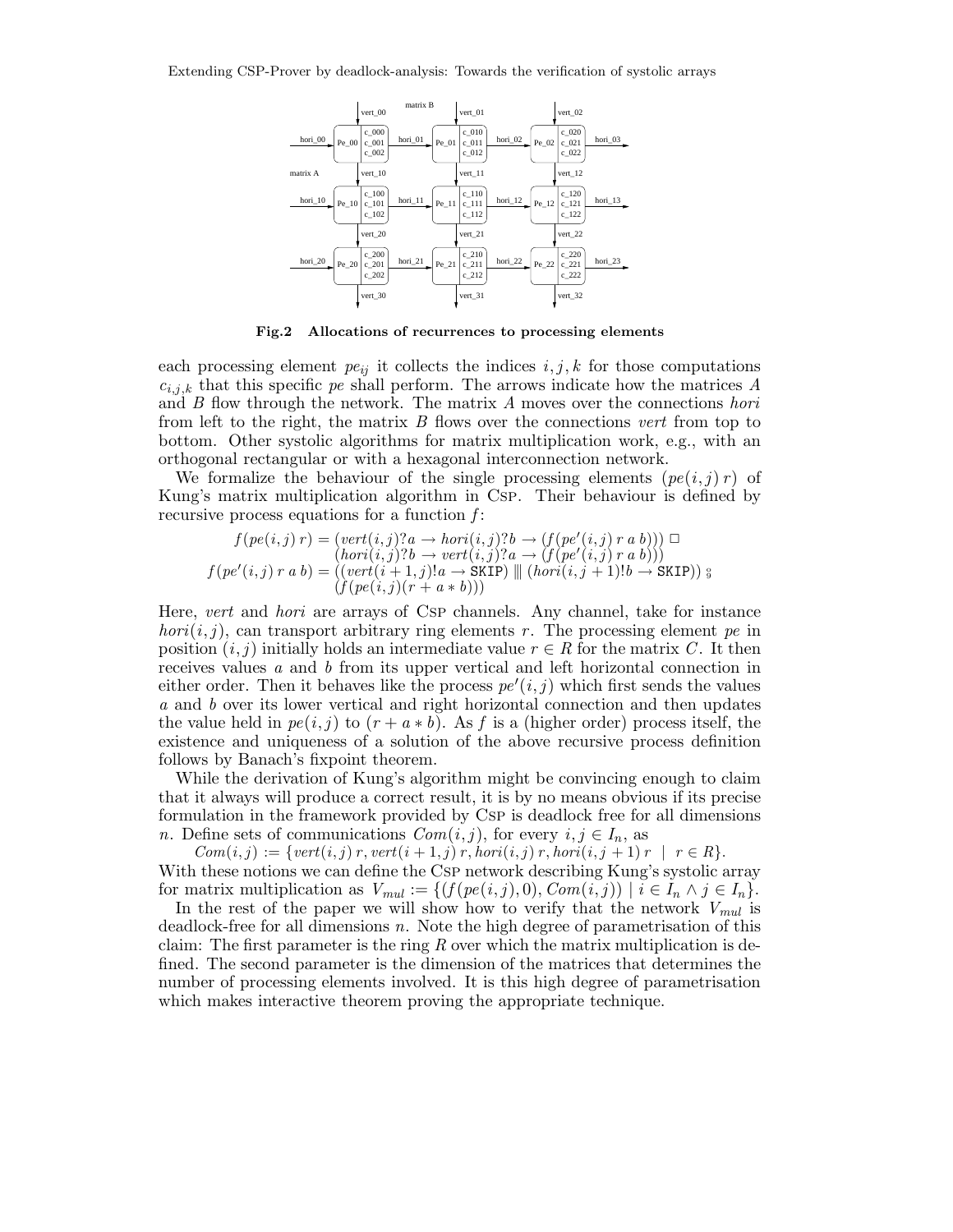

**Fig.3 The structure of the package DFP.**

# **5 Implementation of a DFP package on top of CSP-Prover**

Csp-Prover provides an open framework that allows one to analyse and verify Csp-processes. In order to extend Csp-Prover by syntactic constructions and verification techniques specific to a certain problem class, new Isabelle theories have to be defined. In the case of deadlock analysis of networks such as our example *Vmul* above we first need to define syntax and semantics of networks (package  $\text{DFP}_1$ , then to give characterisations for deadlock (package  $\text{DFP}_2$ ), and finally to provide semi-automatic techniques for deadlock analysis (package  $DFP_3$ ), see Fig. 3 for the structure of the whole Deadlock-Freedom Proof Package.

The mechanisms to define Csp networks as described in Sect. 3 are provided in the Isabelle theory  $DFP_1$ :

```
types ('i,'a) Network = "('i set * ('i => ('a proc * 'a set)))"
consts PAR :: "('i,'a) Network => 'a proc"
defs PAR def : "PAR V == [||] i:(fst V) ((snd V) i)"
syntax "@Network" :: "('a proc * 'a set) => pttrn => 'i set
                        => ('i,'a) Network" ("{ _ | _:_ }net")
translations "{PX | i:I }net" == "(I, (\lambda i. PX))^T
```
The Isabelle keyword **types** defines type synonyms. An ('i,'a) Network is a pair consisting of an index set and map from indices to pairs, which consist of a process and a set of communications. Here, 'i and 'a are type parameters for the index set and the set of communications, resp. set is the Isabelle type for sets, while proc is Csp-Prover's type for Csp-processes. **consts** declares function types which are then defined by **defs**. We use this mechanism here in order to define the process of a network, c.f. Sect. 3. Given a network V, its process (PAR V) is obtained by applying the replicated alphabetised parallel operator [||] to its two components. These are obtained by the projection functions fst and snd, resp. **syntax** and **translations** can be used to introduce syntactic sugar. With the above definitions, for example, the network  $(I, (\lambda i. (i \rightarrow SkIP, \{i\}))$ can be formulated simply as  $\{$  (i -> SKIP,  $\{i\}$ ) | i:I }net.

 $\text{DFP}_2$  collects characterisations of deadlock as well as general infrastructure. A typical example is the following lemma: A network  $\{(\text{P } i, X i) | i:I\}$ net is in a deadlock after some trace  $\mathbf{t}$  if  $\bigcup_{i\in I}(Y_i\mathbf{i}) = \bigcup_{i\in I}(X_i\mathbf{i})$  for some Y such that for all  $i \in I$ ,  $(t)(X_i)$ ,  $Y_i) \in *failures*(P_i)(X_i)$ . To formulate this lemma, it is convenient to complement the *syntactical* network  $\{ (P_i, X_i) \mid i: I \}$ net by a *semantical* network  $\{ (F_i, X_i) \mid i: I\}$  Free,  $(F_i, X_i)$  are pairs consisting of an indexed failure set and an indexed set of communications. Given a syntactic net  $\{ (P_i, X_i) \mid i: I\}$ net, the simplest semantical network that we can associate with it is  $\{(\text{failures}(P_i)\setminus (X_i), X_i) \mid i:I\}$ Fnet. This makes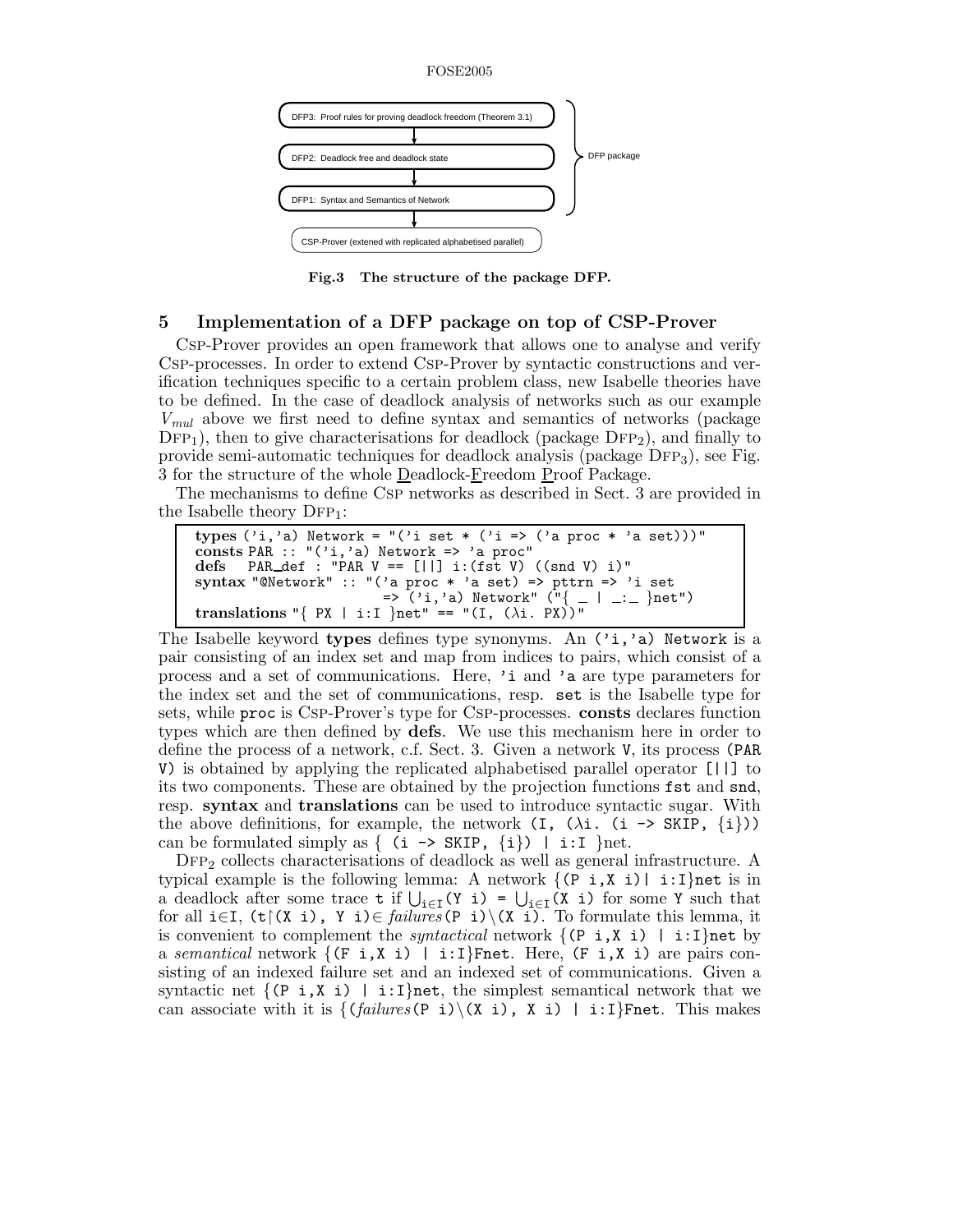sense as a process (P i) never can engage in events that are not contained in its communications X i. But *failures*(P i) contains many failures useless from the perspective of this kind of deadlock analysis: if  $(s, Y) \in \text{failures}(P \text{ i})$  and  $Y' \subseteq Y$ , then also (s,Y')∈ *failures*(P i). This makes it difficult to find and define the functions *f<sup>i</sup>* of the above stated Theorem 3.1. To this end, Roscoe and Dathi work with the maximum  $failures(P_i)\ (X_i)$ . However, it is hard to automatically prove that a certain set of failures is indeed the maximum. This difficulty arises in the context of non-determinism. Also, the potential infinity of the set *failures*(P i) plays here a rôle. Therefore, we re-formulate the theory developed by Roscoe and Dathi at this point. We take those failures (F i) into the semantical network associated with a syntactical network  $\{ (P_i, X_i) | i: I\}$ net, for which the relation (F i) ⊆<sup>∃</sup> *failures*(P i)\(X i) holds for all i∈I. Here, we define F ⊆<sup>∃</sup> E by (\*) F ⊆ E ∧ ∀(s,Y)∈E. ∃Z. (s,Z)∈F ∧ Y⊆Z

Note that *failures*(P)\X  $\subseteq$ <sub>3</sub> *failures*(P)\X and  $\overline{failures(P)\X}$   $\subseteq$ <sub>3</sub> *failures*(P)\X, which are extreme cases to satisfy the condition (\*).

Based on these notions, in  $DFP_3$  we prove a modified Theorem 3.1 in Csp-Prover, where the weaker condition (\*) rather than the maximum one is applied:

```
theorem Rule1_Roscoe_Dathi_1987:
"[|VF = \{ (F \ i, X \ i) \mid i:I\}Fnet; V = \{ (P \ i, X \ i) \mid i:I\}net;
   VF isFailureOf V; I \neq \{\}; finite I;
   triple disjoint VF; BusyNetwork VF ;
   \exists f::('i \Rightarrow 'a failure \Rightarrow ('pi::order)). \forall i:I. \forall j:I. i \neq j \rightarrow\\{(F \kappa, X \kappa) \mid \kappa:\{i,j\}\}Fnet >> i --[(t,Y),(VocabularyOf VF)]-->o j
   --> f j (t rest-tr (X j), Y j) < f i (t rest-tr (X i), Y i)) |]
==> DeadlockFree (PAR V)"
```
If one applies this theorem to a network, the main proof obligations are (1) to find a function f and (2) to prove the inequality <. Here, some experience is required to find such function, but Csp-Prover can assist the proofs.<sup>5</sup>

To discharge the proof obligation VF isFailureOf V, i.e. to show for each  $i \in I$ that (F i)  $\subseteq$ <sub>3</sub> *failures* (P i)  $(X \in \mathbb{R})$ , where  $(X \in \mathbb{R})$  is the set of communications in which the process (P i) can engage in, the package  $DFP_1$  provides a set of assisting lemmas. For instance, if a process  $(P_i)$  is of the the form  $(? x:X \rightarrow$ Pf x) (external prefix choice), the following result can be applied:

lemma subex\_Ext\_pre\_choice: "[| ∀ a:X. Ff a ⊆<sup>∃</sup> *failures*(Pf a) ; F = {([]t, A-Ev'X)}∪{([Ev a]*<sup>t</sup>* @*<sup>t</sup>* s, Y)|a s Y. (s,Y):Ff a ∧ a:X} |] ==> F ⊆<sup>∃</sup> *failures*(? x:X -> Pf x)\A"

i.e. there is a certain set of failures F below the failures of (P i) with respect to  $\subseteq$ <sub>∃</sub>, which is constructed based on the failures of the simpler processes (Pf x).

The package  $\text{DFP}_1$  contains also lemmas for (replicated) internal choice. There is no need to support further syntactic patterns as CSP-Prover's tactic csp\_hnf\_tac fully automatically translates Csp expressions into Head Normal Form (external prefix choice or (replicated) internal choice). Thus,  $(F_i) \subseteq \{failures(P_i) \setminus (X_i)\}$ can be proven by structural induction over (P i).

## **6 Application**

In this section we demonstrate how CSP-Prover extended by the DFP package can be used to prove deadlock freedom of Kung's matrix multiplication algorithm

<sup>&</sup>lt;sup>5</sup>We will extend the package with additional rules to find such a function.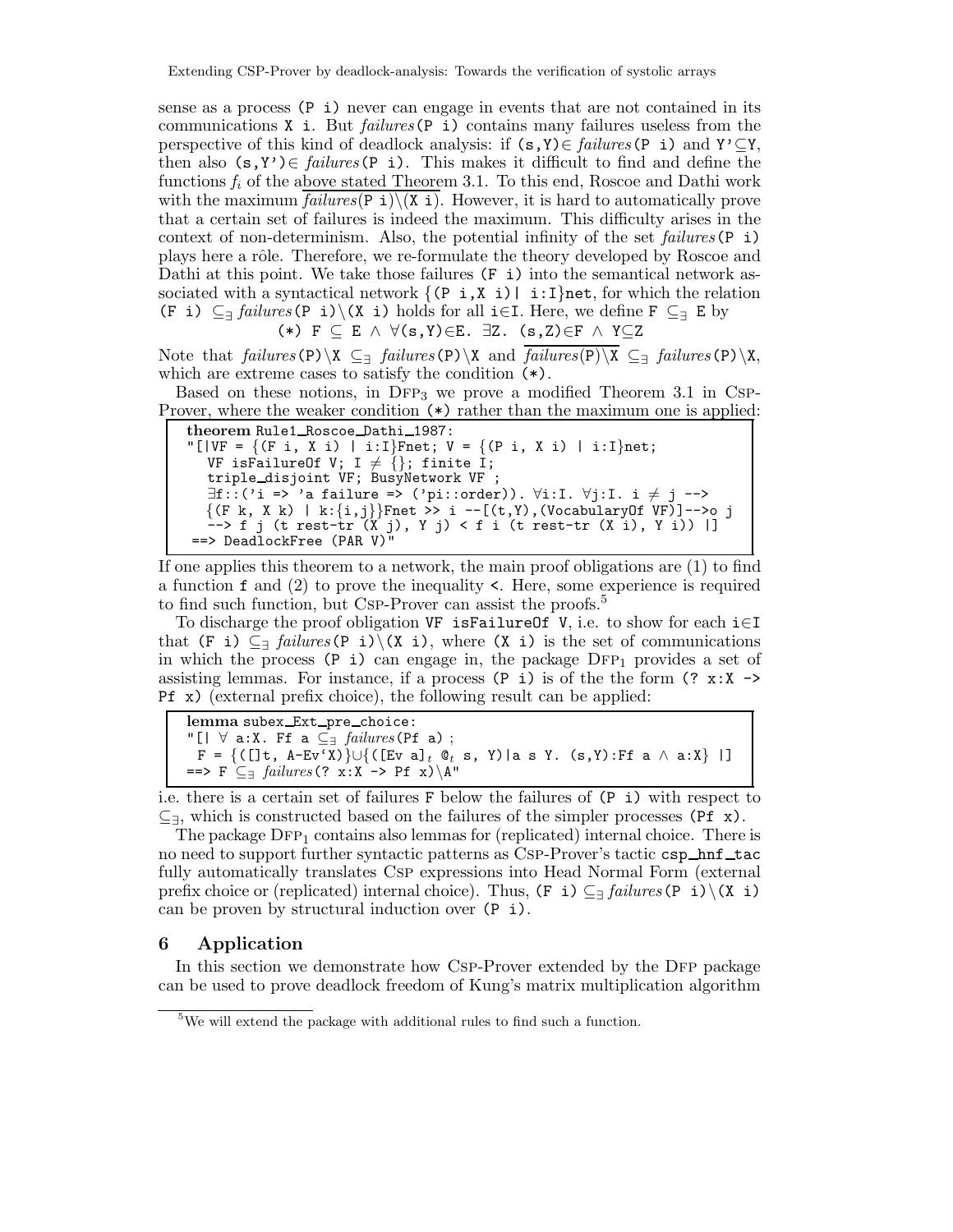by applying the theorem Rule1 Roscoe Dathi 1987. Although the definitions as well as the proof details are specific to the Kung's algorithm, their style carries over to the other systolic arrays and provides a blueprint for further proofs.

**Step 1:** The processing elements  $pe(i, j)$  and the network are defined:

curry is a function for transforming non-curried functions to curried ones. (FIX Fun) denotes the fixpoint of Fun. The Isabelle's keyword **recdef** allows to define recursive processes in a similar way to the conventional definition of  $CSP<sup>6</sup>$  (c.f. *pe* in Sect. 4). In this case, the recursive process for  $(\text{pe}(i,j) \, r)$  is given by Fix(pe(i,j) r), and the network is defined as shown at the bottom line.

**Step 2:** A semantical network VmulF of the syntactical network Vmul is defined.

```
defs
peFin_def: "peFin == (\lambda(i,j)) F.
 {([]t, Com(i,j)-({hori(i,j+1) y |y. True}∪{vert(i+1,j) x |x. True}))}∪
 {([Ev(vert(i+1,j) x)]t, Com(i,j)-{hori(i,j+1) y |y. True}) |x. True} ∪
 {([Ev(hori(i,j+1) y)]t, Com(i,j)-{vert(i+1,j) x |x. True}) |y. True} ∪
 {([Ev(vert(i+1,j) x),Ev(hori(i,j+1) y)]t @t s, Y) |x y s Y. (s,Y):eqFout(i,j) x y F}∪
\{([Ev(hori(i,j+1) y), Ev(vert(i+1,j) x)]_{t} @_{t}s, Y) | xysY. (s,Y):eqFout(i,j) xyF\})"peFout_def: "peFout == (\lambda(i,j) \times y) F.
 {([]t, Com(i,j)-{hori(i,j+1) y, vert(i+1,j) x})} ∪
 {(\texttt{Ev}(\texttt{vert}(i+1,j)\ x)]_t, \ \texttt{Com}(i,j)-\{\texttt{hori}(i,j+1)\ y\})\}\cup({\tt [Ev(hori(i,j+1) y)]_t, Com(i,j)-{vert(i+1,j) x}}) \cup{([Ev(vert(i+1,j) x),Ev(hori(i,j+1) y)]t @t s, Y) |s Y. (s,Y):F} ∪
 \{([\text{Ev}(\text{hori}(i,j+1) \ y), \text{Ev}(\text{vert}(i+1,j) \ x)]_t \ @_t s, Y\} \ |s \ Y. \ (s,Y):F\})"
primrec "peF_rec 0 = (\lambda(i,j). \{\})"
             "per\_rec (Suc n) = (\lambda(i,j). peFin (i,j) (peF_rec n (i,j)))"
\text{defs} \text{ } p \text{ } eF \text{ } \text{ } \text{ } d \text{ } eF \text{ } \text{ } i \text{ } j \text{ } == \text{ } \bigcup \text{ } \{ \text{ } p \text{ } eF \text{ } \text{ } \text{ } \text{ } re \text{ } c \text{ } n \text{ } i \text{ } j \text{ } \text{ } | n \text{ } \text{ } \text{ } True \}"
      \overline{V}mulF_def: "VmulF N == {(peF(i,j), Com(i,j)) | (i,j):{(i,j).i<N\wedgej<N}}Fnet"
```
The failures set  $\mathsf{peF}(i,j)$  is defined inductively on the number of iterations by Isabelle's keyword **primrec**. Intuitively, it means that at first all the events in Com(i,j) are refused except hori(i,j+1) and vert(i+1,j), then events except hori(i,j+1) are refused after vert(i+1,j) or events except vert(i+1,j) are refused after hori(i,j+1). This represents the meanings of  $pe(i,j)$  well.

**Step 3:** It is proven that VmulF is a semantic network of Vmul:

**lemma** ex matrix isFailureOf: "(VmulF N) isFailureOf (Vmul N)"

By unfolding definitions of isFailureOf, VmulF, and Vmul, the goal can be rewritten to: "∀i<N. ∀j<N. peF(i,j)⊆<sup>∃</sup> *failures*((FIX Fun) pe(i,j) 0)". Here, the fixpoint (FIX Fun) can be equal to the replicated internal choice among iterated compositions  $\text{Fun}^{(n)}(\bot)$  over all n by Tarski's fixpoint theorem, where  $\bot$  is a higher order process  $(\lambda x. DIV)$  whose meaning is the bottom element in the model  $F$ . Therefore, the subgoal can be shown by proving the following lemma:

<sup>&</sup>lt;sup>6</sup>In **recdef**, pattern matching is done only for the first argument. Therefore, a pair argument in Def is used, then it is transformed by curry in Fun.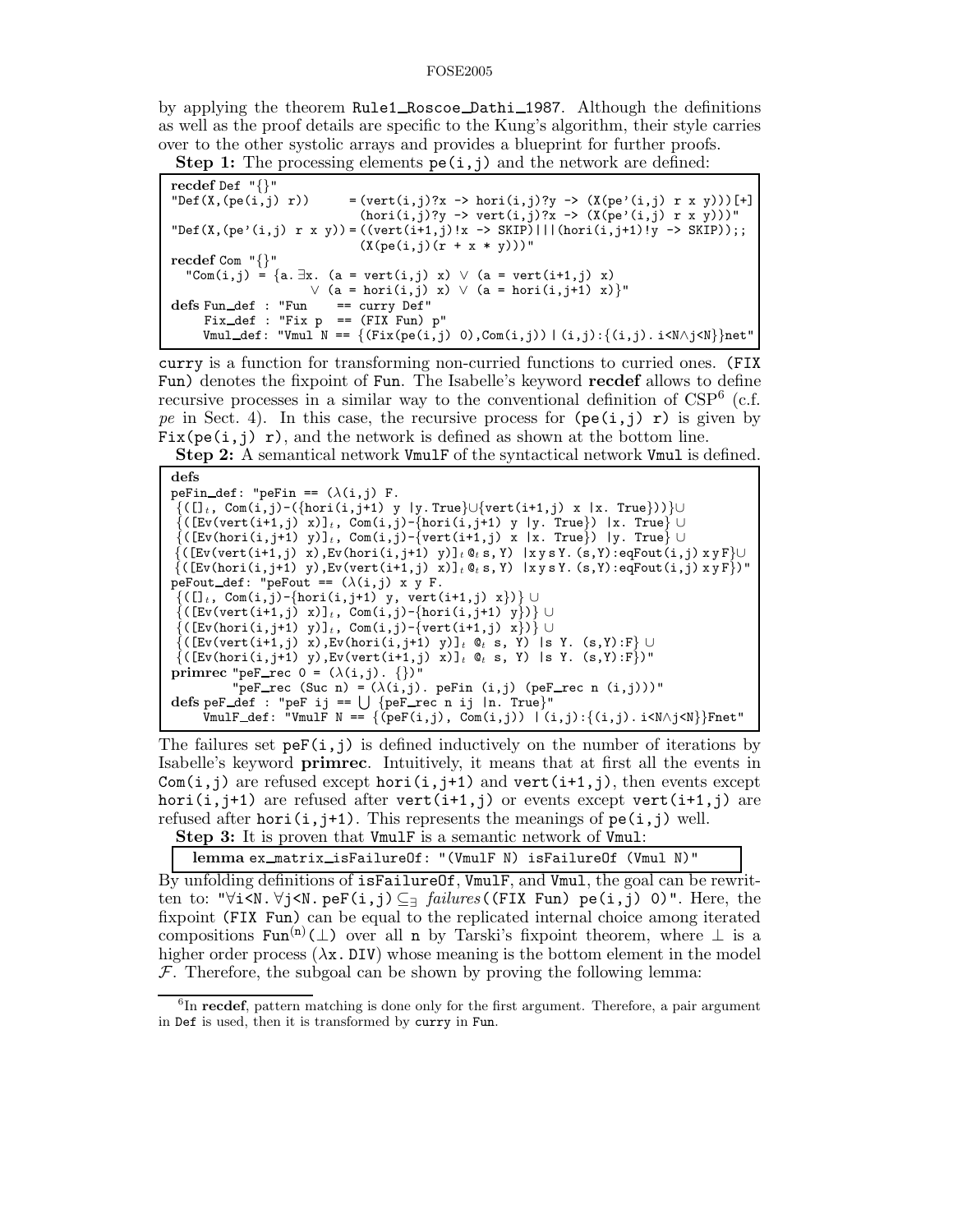Extending CSP-Prover by deadlock-analysis: Towards the verification of systolic arrays

lemma sub: "peF\_rec n (i,j)  $\subseteq$ <sub>7</sub> *failures*(Fun<sup>(2\*n)</sup>( $\perp$ ) pe(i,j) r)"

Here, 2 in Fun<sup>(2∗n)</sup> means that Fun is unfolded twice a loop (i.e receiving and sending), while peF rec is unfolded once. This lemma can be proven by induction on n and lemmas (e.g. subex Ext pre choice) given in Section 5.

In fact, Step 2 and Step 3 are performed in parallel because Csp-Prover with DFP are very helpful not only for proving this lemma but also for defining VmulF.

**Step 4:** For some function f the inequality  $\leq$  defined in Theorem 3.1 need to be shown. In our example, the function  $(\lambda(i,j)$   $(s, X)$ . (length<sub>t</sub> s)+2\*(i+j)) was selected. The proof of the inequality was well assisted by Csp-Prover. Currently, it is difficult to automatically find such a function, but there are certain patterns to find it. It is future work to encode such patterns as rules in DFP and to assist finding such a function.

**Step 5:** Finally, it is proven that (Vmul N) is deadlock free for any size N:

**theorem** ex\_matrix DF: " $\forall$  N. N  $\neq$  0 --> DeadlockFree (PAR (Vmul N))"

Applying the theorem Rule1\_Roscoe\_Dathi\_1987 (i.e. encoded Theorem 3.1) as a proof rule to the goal, the assumptions of the proof rule are displayed as subgoals (i.e. next proof obligations). The important subgoals have already been proven in Steps 3 and 4. The others (i.e. the index set is finite, and VmulF is triple disjoint and a busy network) are much easier than proofs in Steps 3 and 4.

We actually proved the theorem ex\_matrix DF on CSP-Prover with DFP, without any abstraction, which means containing value passing and computation. It can be an infinite system because the type of value is allowed to be any instance (e.g. nat, int, and real) of the type-class ring. This result shows the possibility that Csp-Prover can prove the correctness of computation.

We spent 3 days in describing the proof scripts (i.e. theory files) for proving the theorem ex matrix DF, in following the instruction (Steps 1∼5) given in this section. Csp-Prover well assisted us to describe the script by displaying subgoals (e.g. lemmas) for proving main goals (e.g. theorems). The total number of lines in the proof script is 1625. It took about 3 minutes to prove the theorem Rule1\_Roscoe\_Dathi\_1987 by loading the proof script in CSP-Prover with DFP on a personal computer with 1.5GHz CPU (Pentium M). The whole proof script can be downloaded from the web-page [9] of Csp-Prover.

# **7 Other approaches to verify systolic arrays**

The verification of systolic arrays in general is an area less studied than the construction (and, possibly, ad-hoc verification) of particular systolic algorithms.

Margaria et al. [14] provide a verification method for a wider class of systolic systems. Their approach is based on a monadic second order *logic* over the domain of strings. The granularity of their modelling is so fine that it reaches the level of clock-cycles and signals. The authors report "full automation" via their proof tool MOSEL for their case studies on linear (1-dimensional) systolic arrays.

Recent work by Steggles [21] suggests an higher-order approach too; here it is higher-order *algebra* instead of higher-order logic for modelling and verifying families of 2-dimensional systolic systems. Proofs are conducted manually, proof automation in the term-rewriting tool ELAN is considered.

[2] develops a new mathematical framework of so-called linear guarded ring expressions in order to describe and verify a class of systolic arrays (convolution). Automation-related decidability results are stated by the same author in [1]: Systolic matrix multiplication is on the decidable side, whereas other systolic verifi-